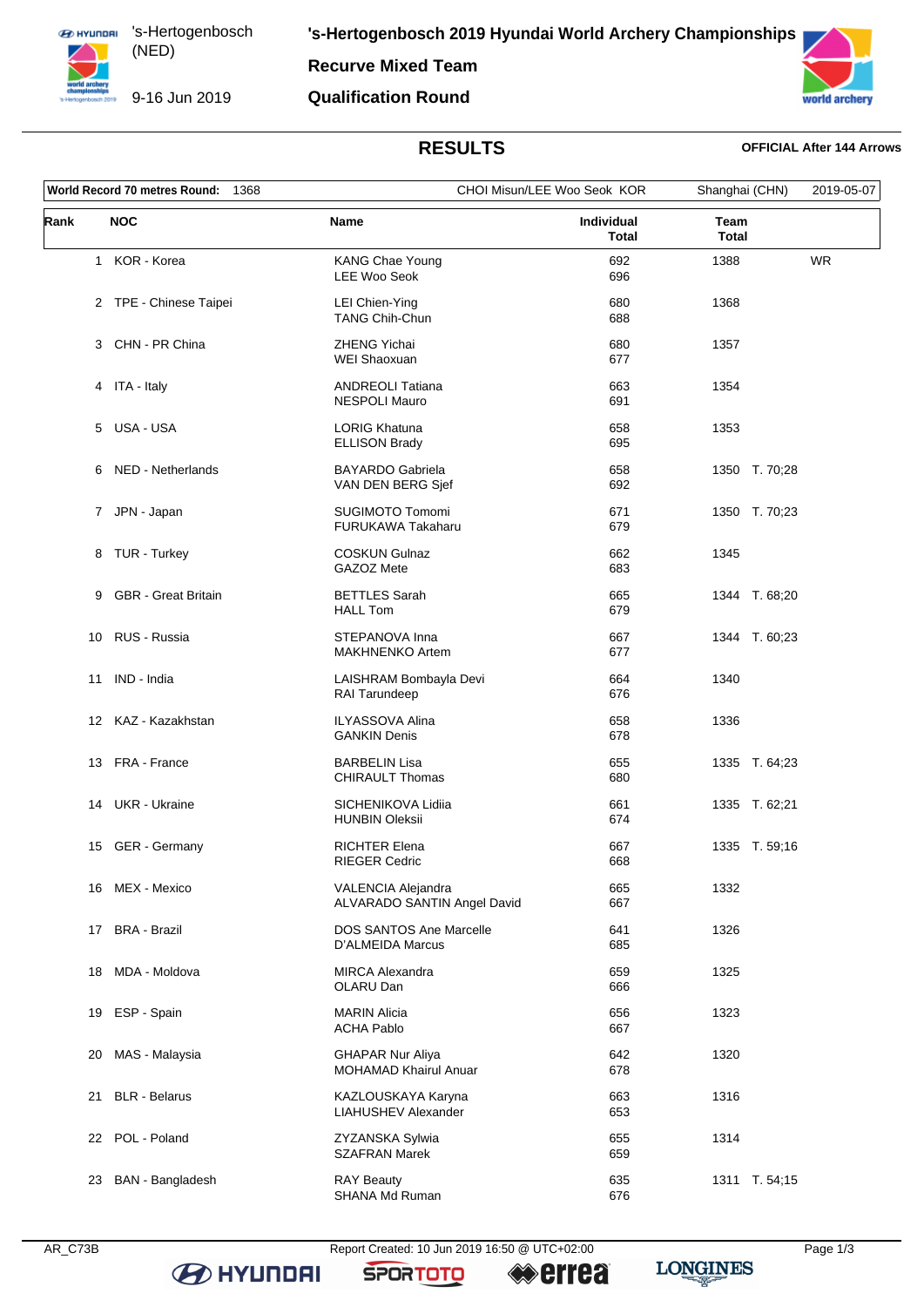

**Recurve Mixed Team**

## **Qualification Round**



# **RESULTS OFFICIAL After 144 Arrows**

| World Record 70 metres Round:<br>1368 |                      |                                                         | CHOI Misun/LEE Woo Seok KOR |                      | 2019-05-07 |
|---------------------------------------|----------------------|---------------------------------------------------------|-----------------------------|----------------------|------------|
| Rank                                  | <b>NOC</b>           | Name                                                    | Individual<br><b>Total</b>  | Team<br><b>Total</b> |            |
|                                       | 24 IRI - IR Iran     | <b>ALIPOOR Niloofar</b><br><b>SHABANI Reza</b>          | 647<br>664                  | 1311 T. 52;16        |            |
|                                       | 25 AUS - Australia   | <b>BRIDGER Deonne</b><br><b>BARNES David</b>            | 634<br>675                  | 1309                 |            |
| 26                                    | THA - Thailand       | PHUTDEE Waraporn<br><b>THAMWONG Witthaya</b>            | 639<br>668                  | 1307                 |            |
|                                       | 27 AUT - Austria     | <b>STRAKA Elisabeth</b><br><b>GSTOETTNER Andreas</b>    | 632<br>674                  | 1306                 |            |
| 28                                    | MGL - Mongolia       | <b>BISHINDEE Urantungalag</b><br><b>JANTSAN Gantugs</b> | 644<br>658                  | 1302                 |            |
| 29                                    | COL - Colombia       | <b>RENDON Ana Maria</b><br>PINEDA Daniel Felipe         | 640<br>659                  | 1299 T. 53;19        |            |
| 30                                    | DEN - Denmark        | <b>DEGN Randi</b><br><b>BAGER Dennis</b>                | 651<br>648                  | 1299 T. 53;17        |            |
|                                       | 31 VIE - Vietnam     | LOC Thi Dao<br>NGUYEN Dat Manh                          | 649<br>648                  | 1297                 |            |
|                                       | 32 CAN - Canada      | <b>CHENIER Virginie</b><br><b>PETERS Eric</b>           | 613<br>683                  | 1296                 |            |
| 33                                    | BEL - Belgium        | <b>KUSHNIRUK Olena</b><br>ROOS Senna                    | 621<br>673                  | 1294                 |            |
| 34                                    | INA - Indonesia      | <b>LESTARI Linda</b><br><b>AGATHA Riau Ega</b>          | 634<br>659                  | 1293                 |            |
| 35                                    | FIN - Finland        | <b>KUOPPA Taru</b><br><b>VIKSTROM Antti Olavi</b>       | 621<br>669                  | 1290                 |            |
| 36                                    | GUA - Guatemala      | PELLECER Cinthya<br><b>CASTRO Diego</b>                 | 641<br>647                  | 1288                 |            |
| 37                                    | SLO - Slovenia       | <b>UMER Ana</b><br><b>STRAJHAR Gasper</b>               | 630<br>657                  | 1287                 |            |
| 38                                    | EST - Estonia        | <b>PARNAT Reena</b><br>OONA Mart                        | 647<br>639                  | 1286                 |            |
|                                       | 39 SWE - Sweden      | <b>BJERENDAL Christine</b><br>ANDERSSON Jonathan        | 658<br>627                  | 1285 T. 49;14        |            |
| 40                                    | CRO - Croatia        | <b>KOVACIC Tihana</b><br><b>REMAR Alen</b>              | 636<br>649                  | 1285 T. 45;11        |            |
|                                       | 41 CHI - Chile       | <b>BASSI</b> Isabella<br>SOTO Ricardo                   | 619<br>665                  | 1284 T. 44;19        |            |
|                                       | 42 UZB - Uzbekistan  | ABDUSATTOROVA Ziyodakhon<br>GAFUROV Zokirjon            | 628<br>656                  | 1284 T. 35;10        |            |
| 43                                    | NOR - Norway         | <b>HILLESTAD Katrine</b><br>HASTHI Sander Thorbjornsen  | 619<br>661                  | 1280                 |            |
| 44                                    | CZE - Czech Republic | <b>HORACKOVA Marie</b><br><b>HAMOR Martin</b>           | 612<br>659                  | 1271                 |            |
| 45                                    | ROU - Romania        | <b>MIKLOS Beatrice</b><br><b>DANILA Andrei</b>          | 634<br>635                  | 1269                 |            |
|                                       | 46 CYP - Cyprus      | MOUSIKOU Elena<br>EL HELALI Mimis                       | 621<br>647                  | 1268                 |            |

**B** HYUNDAI

AR\_C73B Report Created: 10 Jun 2019 16:50 @ UTC+02:00 Page 2/3

**SPORTOTO** 

**errea** 

**LONGINES**